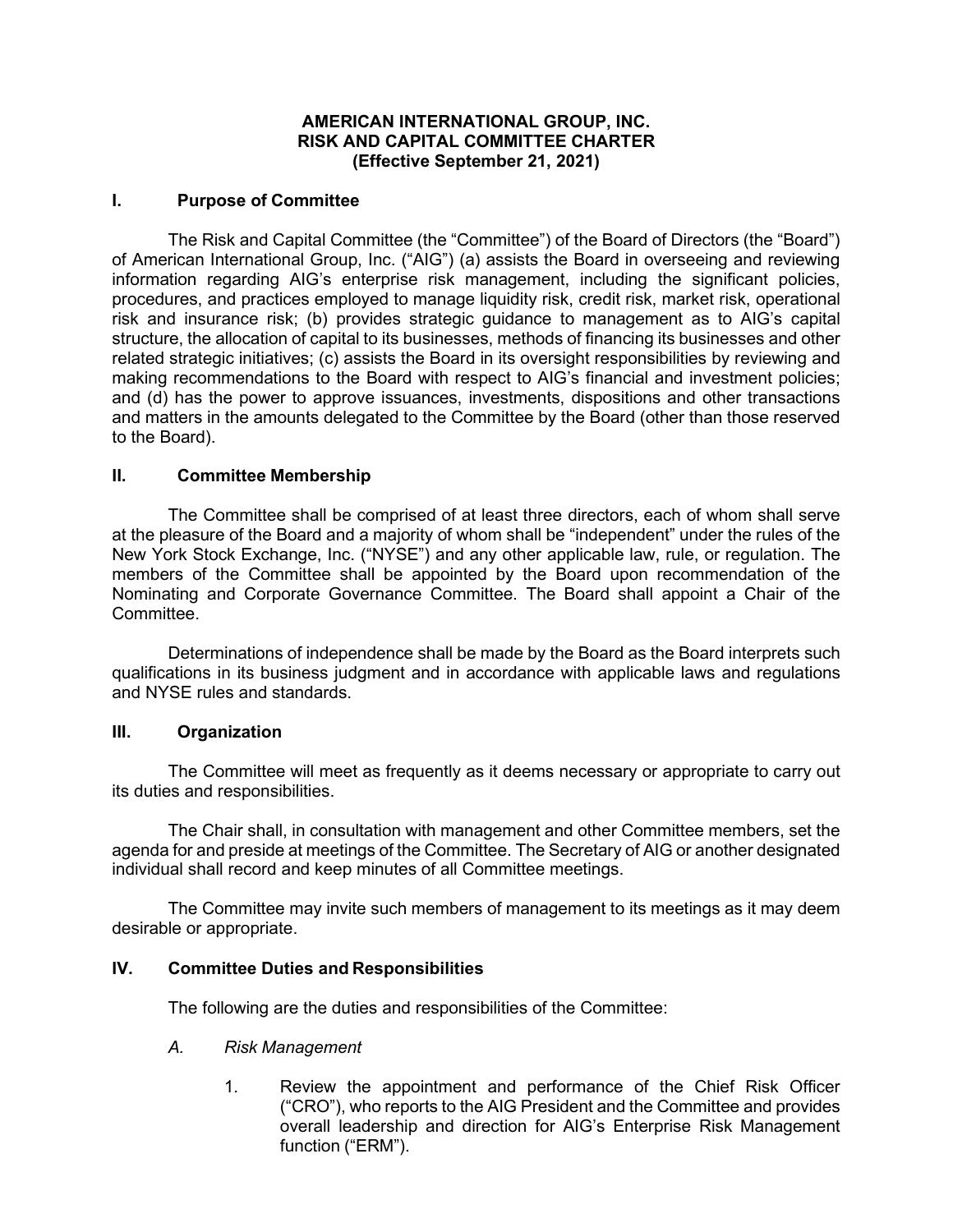- 2. Review the enterprise risk management practices of AIG.
- 3. Oversee capital and liquidity risk management processes and review the capital and liquidity risk management strategies, policies and procedures established by senior management. In this regard, the Committee shall periodically review AIG's risk appetite.
- 4. Periodically conduct the following reviews of key capital and liquidity metrics:
	- o Review of cash flow projections;
	- o Review of AIG's capital and liquidity stress testing processes and whenever AIG materially revises its capital and liquidity stress testing processes; and
	- o Review of capital and liquidity stress testing results.
- 5. Receive and review regular reports from management of AIG's capital and liquidity risk profile and other information to facilitate the Committee's oversight of the capital and liquidity risk management process.
- 6. Review AIG's significant risk assessment and risk management policies.
- 7. Receive information regarding the activities of AIG's Enterprise Risk Management function ("ERM") and matters related to AIG's aggregate risk profile as appropriate.
- 8. Receive information, as the Committee may deem necessary or appropriate, with respect to risk management strategies, emerging risks, risk mitigation strategies, and other matters related to the management of risks pertaining to the insurance segments.
- 9. At least annually, receive reports from the Chief Risk Officer on:
	- o Management's communication of risk management policies throughout the organization;
	- o The structure for the assignment of responsibility for risks; and
	- $\circ$  The management of AIG's risks from the perspective of relevant constituencies, including rating agencies, regulators, customers, distributors, investors, employees and others.
- 10. The Chair of the Committee shall coordinate with:
	- $\circ$  the Chair of the Audit Committee to help ensure that both the Committee and the Audit Committee have received all information necessary to permit them to fulfill their duties and responsibilities with respect to risk assessment and risk management; and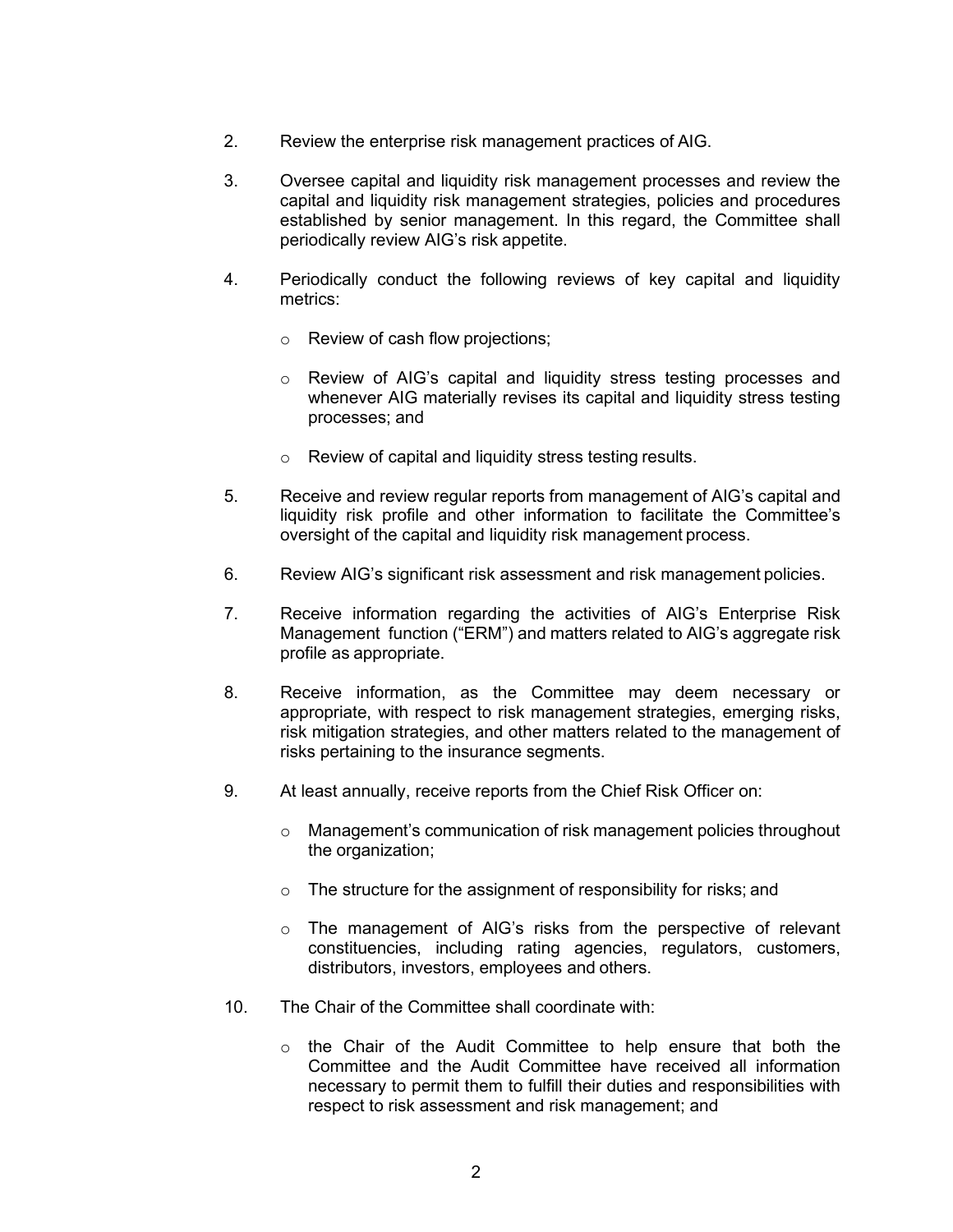o the Chair of the Compensation and Management Resources Committee to help ensure that AIG's compensation arrangements are designed to provide incentives that are consistent with the interests of AIG's stakeholders but do not encourage senior executives to take excessive risks that threaten the value of AIG.

# *B. Capital Structure and Financing*

- 1. Approve the issuance by AIG of one or more series of debt securities, shares of non-convertible, non-exchangeable preferred stock, promissory notes, commercial paper, guarantees, keep well and support agreements or other similar securities or instruments (or any programs relating to the foregoing), the entering into of repurchase and reverse repurchase agreements, borrowing facilities, loan agreements, reimbursement agreements, letter of credit facilities, collateral security or pledge agreements and other arrangements with banks and other lenders and similar or related transactions.
- 2. Approve any issuance of common stock of AIG, including securities convertible into or exchangeable for common stock of AIG up to a level specified by the Board.
- 3. Review and recommend approval by the Board of issuances of common stock of AIG, including securities convertible into or exchangeable for common stock of AIG above any level specified by the Board.
- 4. Periodically review reports concerning the capital structure and financing activities of AIG and subsidiaries of AIG.
- 5. Approve capitalization of new subsidiaries of AIG and approve capital contributions and intercompany indebtedness and other support provided to existing subsidiaries of AIG above any level delegated to management.
- 6. Purchases of AIG common stock:
	- o Approve the aggregate number of shares or aggregate value of AIG common stock to be purchased in the open market or other transactions by AIG, consistent with AIG's current Board-approved Annual Capital Plan (including any amendments thereto) and any Board-approved share repurchase policies;
	- o Review and recommend the aggregate number of shares or aggregate value of AIG common stock to be purchased in the open market or other transactions by AIG other than any such repurchases authorized by the Committee consistent with AIG's current Board-approved Annual Capital Plan (including any amendments thereto) and any Boardapproved share repurchase policies; and
	- $\circ$  Subject to any limit established by the Board, authorize the timing, price, manner and amount of any common stock purchases by AIG to the extent not otherwise delegated by the Committee or the Board to management.